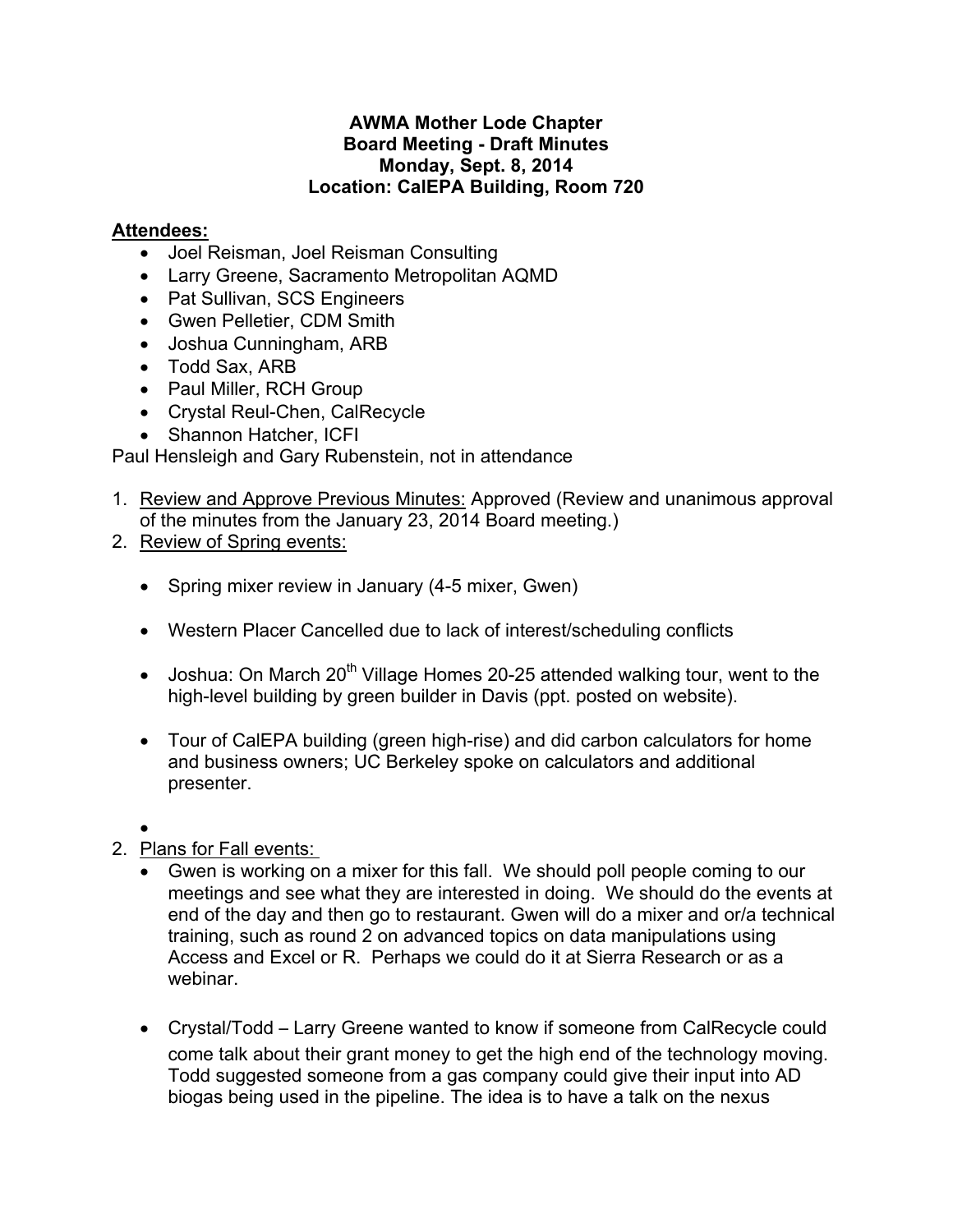between climate change and solid waste management at a dinner meeting at Sierra Research where CalRecycle and the gas company could share an update on the waste management side of AB32's ARB/CalRecycle Scoping Plan and discuss barriers and solutions to implementing it. Crystal said she could talk with management and see if they could talk about the grant program and biogas. Todd and Crystal can work on bringing this together. Paul brought up shortness of advertising time.

 Joshua/Crystal – UCD CleanWorld AD Tour and Project Compost dinner. After a discussion on UCD's waste stream, the Board decided to offer a tour of

UCD/Clean World's anaerobic digestion facility that processes 40 tons per day of food and dairy waste. Crystal suggested we offer the tour in combination with UCD's Project Compost sharing their on-campus composting efforts. The students can give a presentation and we have dinner on campus. West Village can generate news about this. Larry can talk with Michelle at Clean World UCD to set up a tour. Thursdays are best for a 4-5PM tour. We will shoot for October  $23^{\text{rd}}$ .

- 3. Education Grant Pat will post on school websites and since revolving, no deadlines. No applications to review currently.
- 4. Election Todd Sax asked if everyone was comfortable with their current positions. Everyone is. Gary will deal with election planning.
- 5. Future topics: Would like old school air pollution issues discussed. General air quality info. like enforcement (e.g., composting). How important is the transportation plan to air quality plan? Update on diesel and toxics risk in March 2015, including changes in AB2588 as directed by the legislature.
- 6. Treasurer's Report Update: Paul Miller indicated that the Account totals are \$23,304. He indicated that we should purchase Director's Liability Insurance. He said the cost are reasonable according to Doug Wolf with the Golden West AQMA at a few hundred dollars at most. Paul believe it can be purchased from AQMA national. A motion was made for Paul to pursue this and to purchase it if Todd Sax and Paul agreed that the costs were reasonable. It was seconded and passed unanimously.
- 7. Additional business: None

## Action items:

1. Larry, Joshua, Crystal will work on UCD/Project Compost/CleanWorld AD tour/dinner for mid to late October.